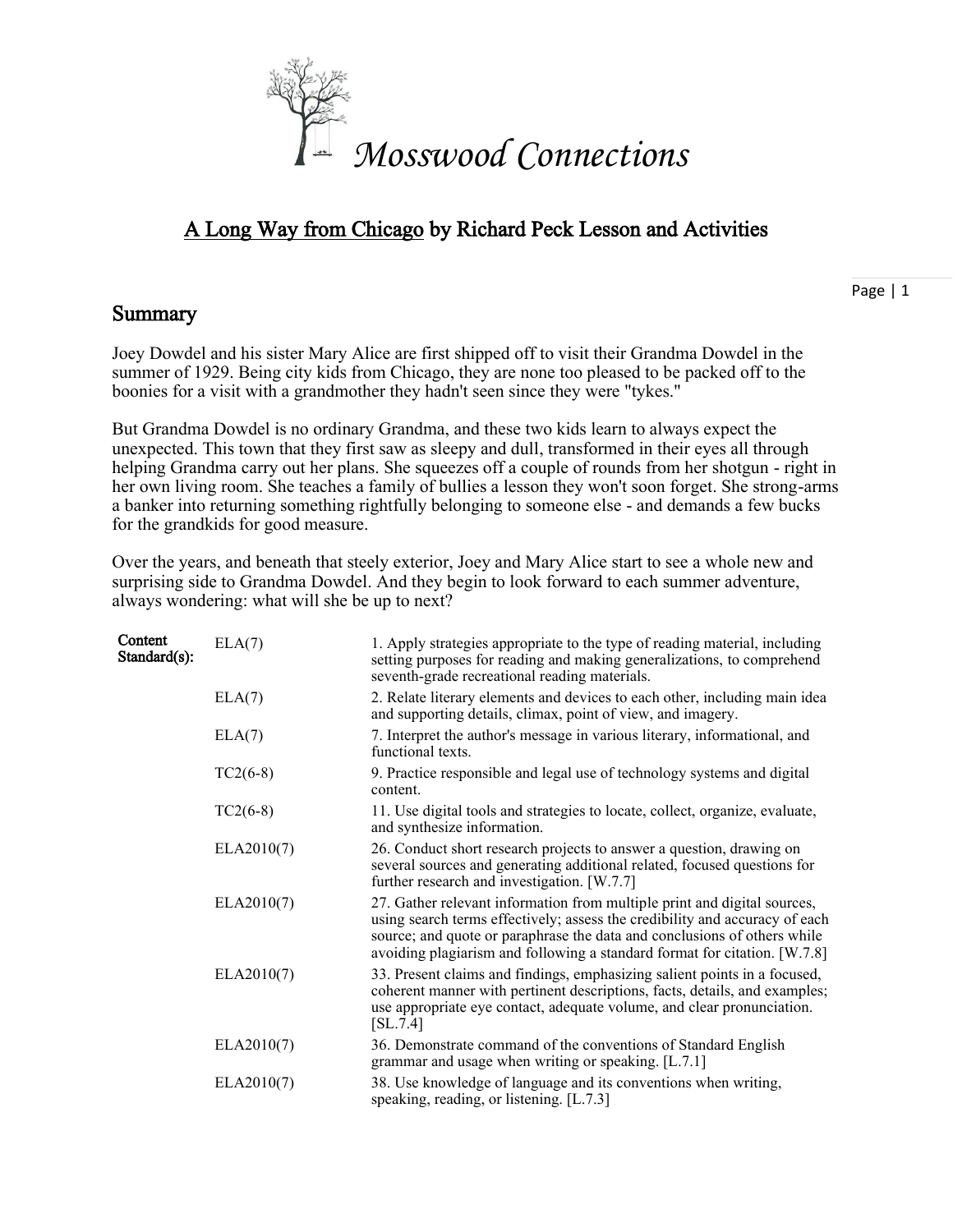

### Seven Rules about Episodic Fiction

- Page | 2 1. The work involves a dynamic character, one who changes in fits and starts throughout the course of the story.
- 2. Episodes vary in length.
- 3. Episodes are roughly chronological, but not specifically so.
- 4. A single unifying device runs throughout the story, appearing in each episode.
- 5. Episodes are not related directly by cause and effect; instead, all are related to a central theme.
- 6. If a traditional short story is a movie, moving in a linear fashion from beginning to end, an episodic story is more like a slide show or a music video.
- 7. And finally, to borrow a rule from George Orwell, "Break any of these rules sooner than say anything outright barbarous."

## Writing Prompts

- 1) Write about something funny that happened on your summer vacation. Compare your experience with Joey's.
- 2) Cities vs. Small Towns. Compare and contrast life in the city and country. Where do you live? Would you rather live in Chicago or a small town in Illinois? Why?
- 3) Grandma. The children spend summers with their grandmother. Read about Grandmothers. Write your own parent or grandparent poem. Read about Grandma Annie O'Neill. Write a story about an older person who is doing great thing
- 4) Newspaper Article Pretend that you are a journalist. Write a story about Grandma based on one of the chapters
- 5) As Joey points out in this chapter, Chicago during the 1920's was quite famous for its notorious gangsters. In addition to Al Capone and Bugs Moran, men such as Sam Giancana, Albert Anselmi, Tony Accardo ruled the underworld of America's second largest city. Your task is to investigate a mobster from the1920's and write a brief report on him/her. This report should contain at least four interesting facts. As a twist to this assignment, you can do a law enforcement official of this era instead (i.e. Eliot Ness).
- 6) Talk Show: With two or three other students prepare to participate in a television talk show featuring characters from this chapter. Choose an interesting character from the book (it doesn't necessarily have to be Grandma). Prepare about a half-dozen questions to ask and possible answers. Bonus: Act out your interview in front of your class.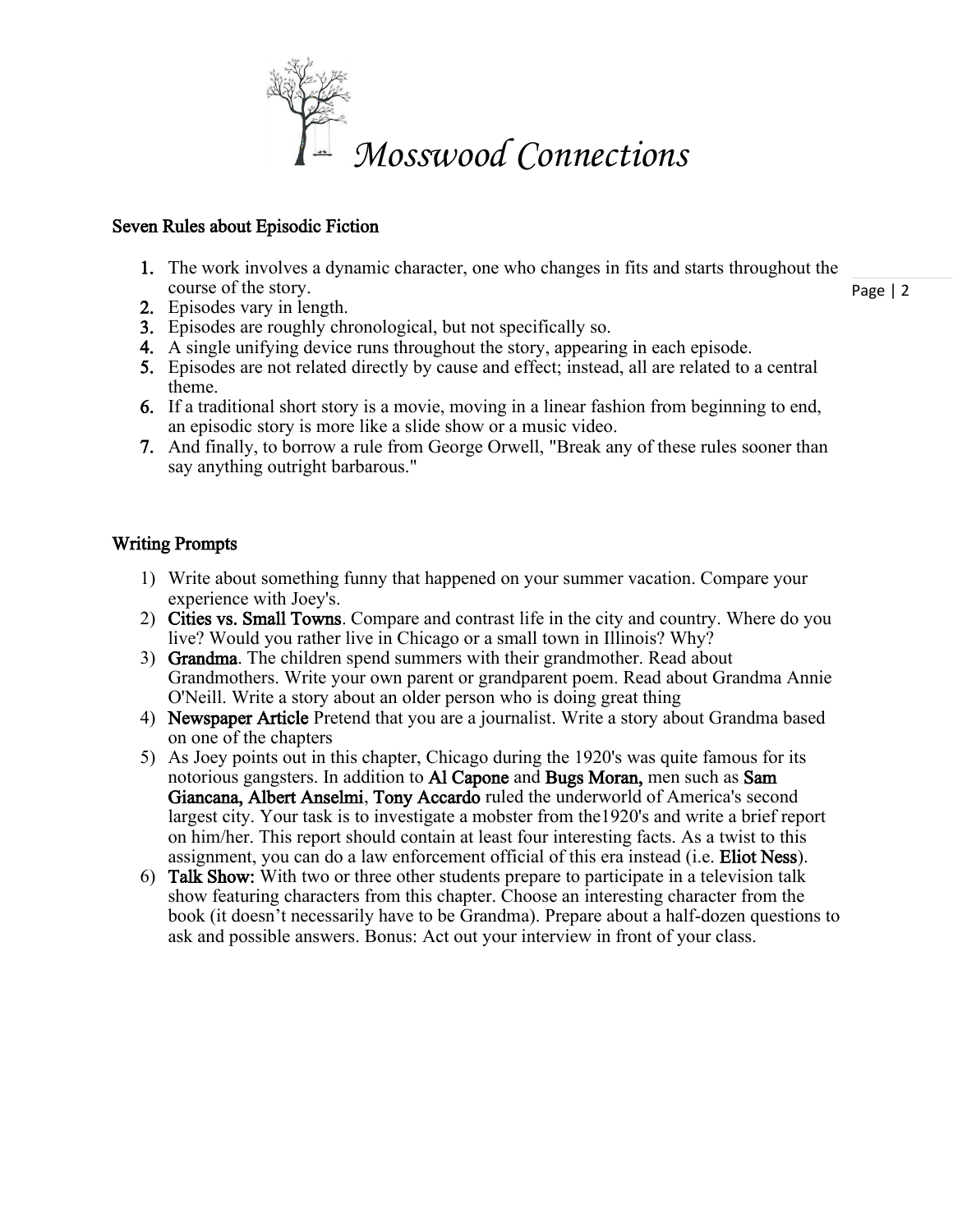

#### Literature Circle Questions

1. Where did Joey and Mary Alice go for the summer? Why?

2. Is it true that Grandma Dowdel doesn't 'give two hoots about the town'? Why or why not?

3. Who won the blue ribbon for the best gooseberry pie? Explain.

4. Who is the 'One Woman Crime Wave?' Why is she described this way?

5. How do Joey and Mary Alice change during *The Day of Judgement*? What do they believe at the beginning of the chapter? What do they believe at the end?

6. List all the things (activities, money, tools, etc.) that were different in the 1930's from today. Then make a list of things that are the same.

7. When do you think Joe stops thinking of Grandma Dowdel as a bad influence? Why? Does Mary Alice have different ideas about Grandma Dowdel? Why?

8. Describe how Grandma Dowdel goes about getting justice from the Cowgills? What do you think would be Grandma's definition of justice?

9. Do you notice any different rules or expectations for men and women in Grandma Dowdel's town? Are there things men can do that women can't? Are there things that women can do that men can't? How do you think Grandma Dowdel would have behaved differently if she were a man?

10. How does Joey feel about Grandma Dowdel's fish trap? Does he have any problems with it? What does he like about it?

11. Even though they never appear in the story, what do you think Joe's and Mary Alice's parents are like? What clues can you find in the story to their personalities?

12. Explain what Grandma Dowdel means by 'apart from its historical significance' on page 117.

13. Who is the better role model for the kids: O.B. Dickerson or Grandma Dowdel? Why? What is a role model supposed to provide?

14. Look at young Weidenbach's song at the end of the book. What is its message? Is it the same message of the book?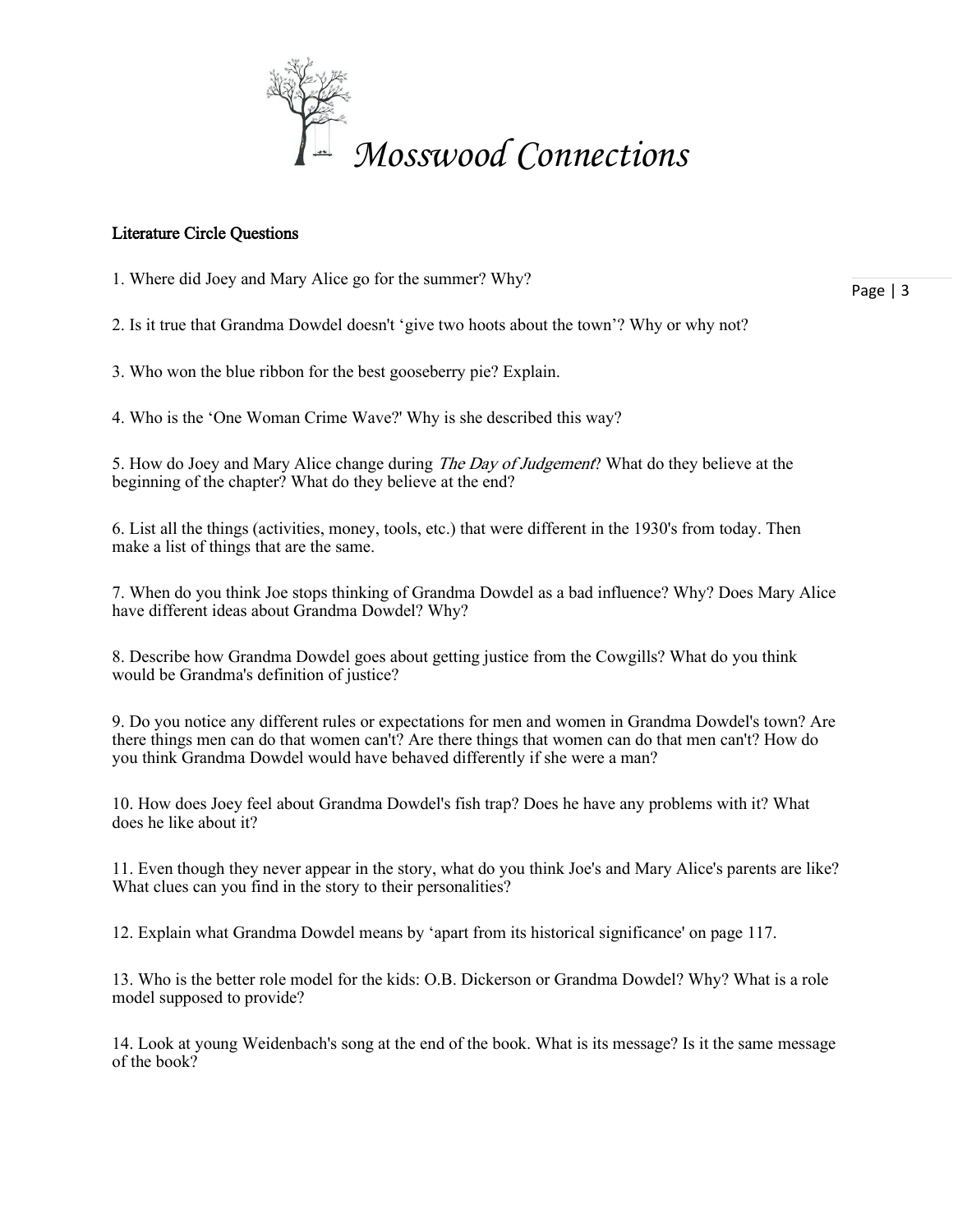

#### Suggested Answers to the Literature Circle Questions

1. Where did Joey and Mary Alice go for the summer? Why?

Page | 4

They go for one week every August to visit their grandmother (pg. 1). The kids live in Chicago where their parents do not have a car and their grandmother does not have a phone, so they go to spend time with her.

2. Is it true that Grandma Dowdel doesn't 'give two hoots about the town'? Why or why not?

Grandma Dowdel enjoys her privacy and does not enjoy anyone gossiping about her, but she loves the town and the people within it. She demonstrates this by bringing the Cowgills to justice, baking her gooseberry pie to represent the town, and getting her old enemy Mrs. Effie Wilcox's house back from the bank that possessed it.

3. Who won the blue ribbon for the best gooseberry pie? Explain.

Rupert Pennypacker received the blue ribbon for the best gooseberry pie, but Grandma was actually the one who baked it. Grandma was afraid that her pie would lose to Mr. Pennypackers and she wanted the blue ribbon, so she switched nametags on the pies (pg. 78).

4. Who is the 'One Woman Crime Wave'? Why is she described this way?

Grandma is the 'One Woman Crime Wave.' She is described this way because she brews beer even though it is the Prohibition, she illegally traps catfish in fish traps, (pg. 45) and she feeds the drifters that the Sheriff has told to get out of town (pg. 58).

5. How do Joey and Mary Alice change during *The Day of Judgment*? What do they believe at the beginning of the chapter? What do they believe at the end?

At the beginning of the chapter, they believe that Grandma would do anything to win a challenge, but in her quest to win the blue ribbon for the best gooseberry pie she lost the blue ribbon that she actually won and deserved by switching name tags with a competitor. At the end, they see that you need to believe in yourself and your best effort. They also come to see that Grandma will do anything to help them get what they want out of life. For example, Grandma, without seeming to, gave Joe the winning ride in the airplane.

6. List all the things (activities, money, tools, etc.) that were different in the 1930's from today. Then make a list of things that are the same.

Different: Milk was delivered, few people had telephones, few people owned cars, many people grew their own food, few women worked outside of their homes, less money could purchase much more, and it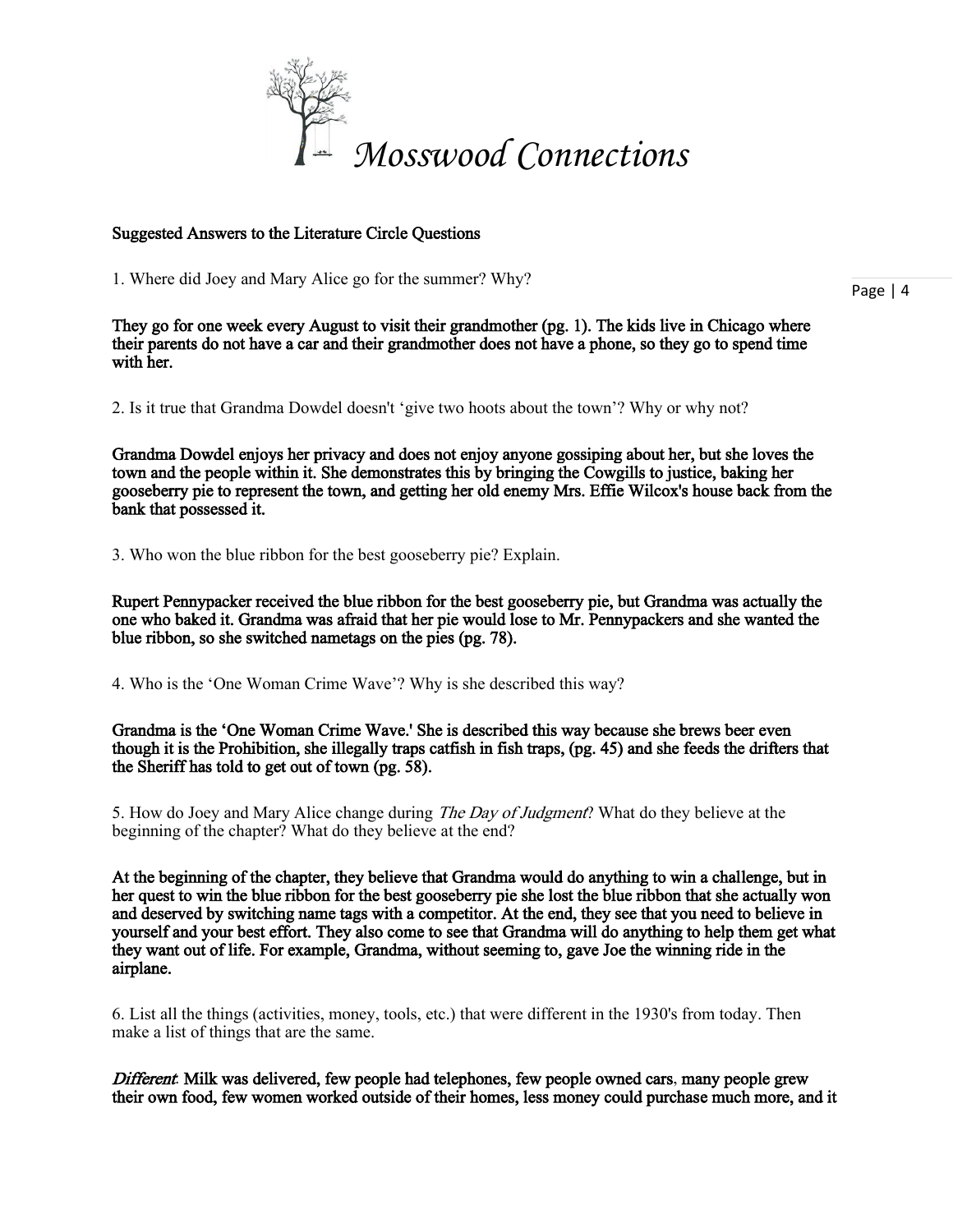

was illegal to drink alcohol. Same: Kids jumped rope, people fished, people traveled by train, people went to the movies for entertainment, people gossiped, neighbors helped each other out, and town fairs and talent shows were held.

7. When do you think Joe stops thinking of Grandma Dowdel as a bad influence? Why? Does Mary Alice have different ideas about Grandma Dowdel? Why?

Joe stops thinking of Grandma Dowdel as a bad influence after the gooseberry pie contest. He realized that Grandma was going to do anything to get him the ride that he wanted in airplane. Joe came to see that most of the crazy things Grandma did were to benefit her friends and family, and in her own rough and gruff way she was constantly telling them how much she loved them. By 1932, their fourth summer with Grandma, Mary Alice has begun to really enjoy and look up to Grandma. She recognizes Grandma's warmth and caring, but loves that Grandma is independent, smart, and will find a way to get what she wants. She sees her as a unique and wonderful woman.

8. Describe how Grandma Dowdel goes about getting justice from the Cowgills? What do you think would be Grandma's definition of justice?

Grandma Dowdel knew that the Cowgills knocked down her mailbox and Effie Wilcox's privies. So when her milk was next delivered she left her gun out to show the Cowgills what they could steal, lied to Ernie Cowgill that she was leaving town, and lied that she had found a dead mouse in her milk. As expected, the Cowgills came to her home to steal her gun. She caught them and had their parents brought to her home to show them what their sons were up to. Then she demanded that the Cowgills pay for the screen that the boys cut and buy her a new mailbox. Then she showed the Cowgills the bottle of milk that she had added a mouse to and claimed the boys had done it. She said that she would spread rumors that the boys often did this to hurt the Cowgills business. Grandma did not think it was right for the boys to prey on old widows and demanded that the boys be whipped by their father. I think Grandma would define justice as 'an eye for an eye.' If the Cowgill boys thought they were going to hurt her by destroying her mailbox, then she was going to hurt them right back using their parents to punish them (pgs. 19-35).

9. Do you notice any different rules or expectations for men and women in Grandma Dowdel's town? Are there things men can do that women can't? Are there things that women can do that men can't? How do you think Grandma Dowdel would have behaved differently if she were a man?

In the 1930's, men and women typically had more distinct and different roles. Men would earn money for their families while women tended to the business of a home like raising children, cooking, and cleaning. It would have been strange for the women to work as bankers and the men to stay at home. But as Grandma Dowdel shows, she is completely self-sufficient and does the jobs of both a man and a woman. She farms, cooks, cleans, takes care of her family and friends. Grandma Dowdel does as she pleases and does not worry about what other think of her behavior, so her behavior wouldn't change much if she were a man.

10. How does Joey feel about Grandma Dowdel's fish trap? Does he have any problems with it? What does he like about it?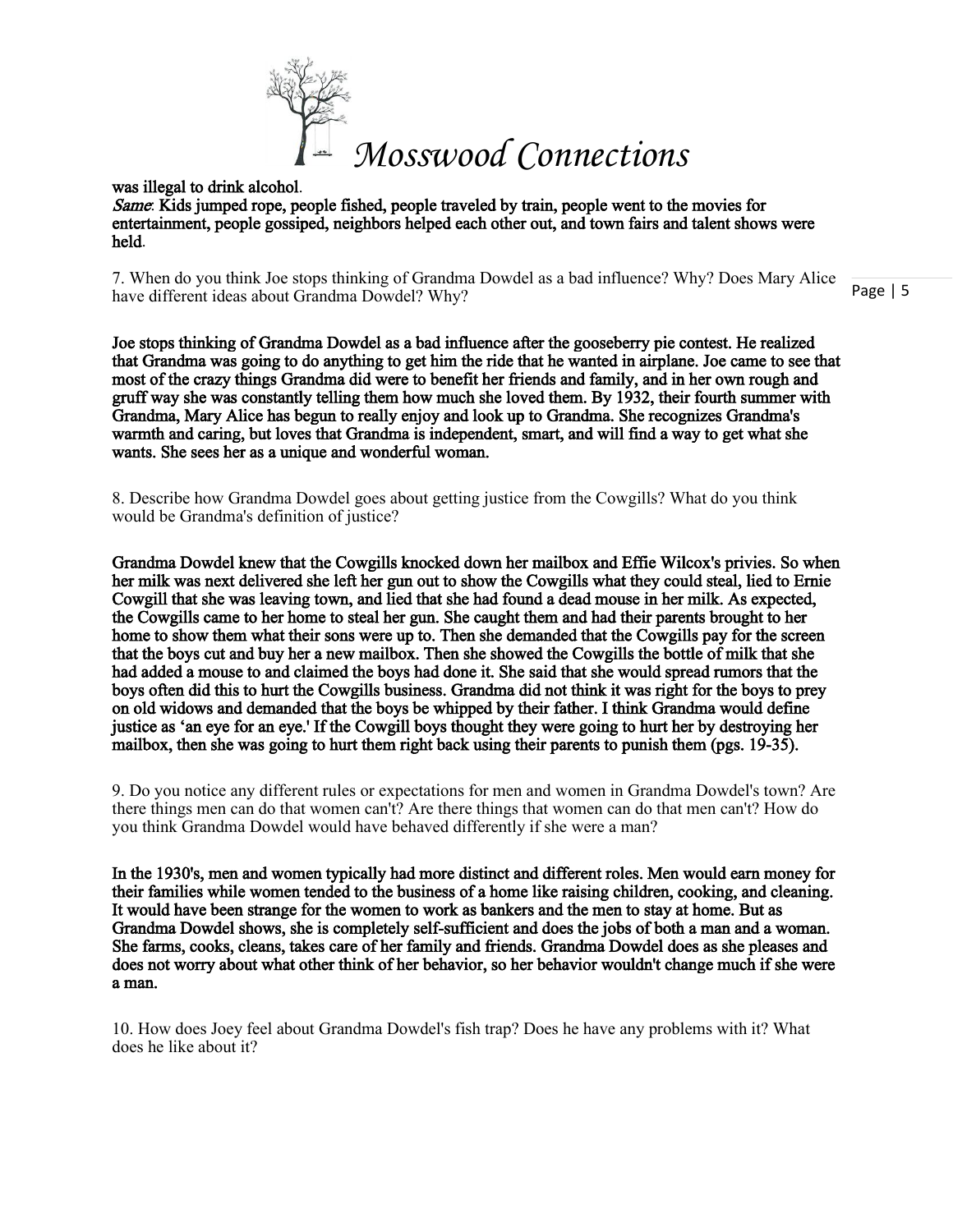

Joey doesn't know what to feel about Grandma Dowdel's fish trap because he knows that using a fish trap was illegal and could carry a five dollar fine. His father was also a member of the Conservation Club who tied his own flies and valued good sportsmanship (pg. 45). So because of his father, Joey feel the trap might not be right to use, but he liked the fishing was done all at once (pg. 46).

Page | 6

11. Even though they never appear in the story, what do you think Joe's and Mary Alice's parents are like? What clues can you find in the story to their personalities?

Joe and Mary Alice say that their parents would not let them do see John Dillinger's body, they were city people, their father loved fishing (pg. 45), and they paid for Mary Alice to take dance lessons. It sounds like they are conservative and don't want to take too many risks by illegally fishing or letting their children view a dead body (pg. 103). But one of them had Grandma Dowdel as a parent, so she probably instilled in her children a sense of adventure and love of life.

12. Explain what Grandma Dowdel means by 'apart from its historical significance' on page 117.

Grandma manufactured historical artifacts that she claimed were found in Effie Wilcox's home. She made a quilt look like it belonged to Mary Todd Lincoln (pg. 113) and a stovepipe hat look like it belonged to Abraham Lincoln (pg. 114). The townspeople believed in these artifacts and Grandma was able to claim that Lincoln once spent time in Mrs. Wilcox's home and that it should not be torn down by the bank. Thus Grandma was saying that the home had no value apart from its historical significance, a significance that was fabricated by Grandma.

13. Who is the better role model for the kids: O.B. Dickerson or Grandma Dowdel? Why? What is a role model supposed to provide?

Grandma Dowdel is a much better role model. The sheriff, O.B. Dickerson, pretends to uphold the law, but instead he gets drunk with his fishing pals (pg. 49) and tries to run starving drifters out of town so that they don't bother the townspeople (pg. 58). Whereas Grandma often breaks the law, but she always does in order to benefit a person in need or to demonstrate the error in a person's ways. A role model should be a model of good behavior that young people can turn to as a guide. Grandma makes a wonderful role model because she is smart, resourceful, just, generous, and consistently works to benefit and enrich the lives of other people in her town.

14. Look at young Weidenbach's song at the end of the book. What is its message? Is it the same message of the book?

The message of young Weidenbach's song is that it is much better to be a boy than to be a girl. This is not the same message of the book. The two main female characters, Grandma and Mary Alice, are more brave, honest, and resourceful than most of the men and boys in the story. For example, the Cowgill boys knock down Grandma's mailbox and tear down Mrs. Wilcox's privies. The sheriff gets drunk on the job even though it is illegal. Mr. Weidenbach, the head of the bank, tries to tear down Mrs. Wilcox's house. Whereas Grandma saves Mrs. Wilcox's house, gets the Cowgill boys punished, and bakes pies in an attempt to win the town a blue ribbon in the fair.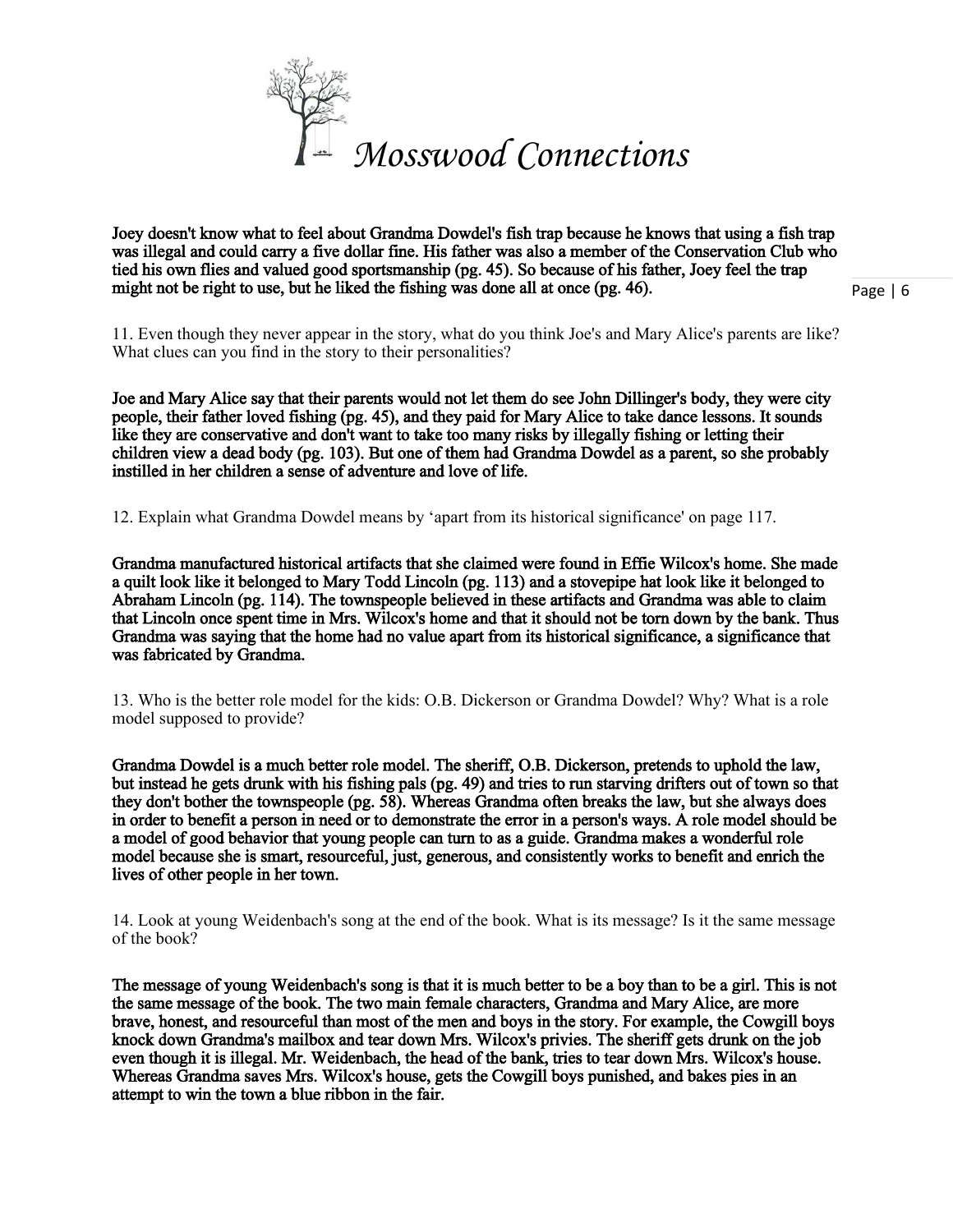

#### MORE DISCUSSION QUESTIONS

- 1. Describe Joey and Mary Alice's relationship with Grandma Dowdel. Discuss why their parents thought it so important that they get to know their Grandma. What kind of mother do you think Grandma Dowdel was to Joey and Mary Alice's father? Joey says that Grandma frightens his mother-Grandma's daughter-in-law. What characteristics of Grandma make her so frightening?
- 2. Joe Dowdel is an adult sharing his memories of Grandma Dowdel. He says, "Are all my memories true? Every word, and growing truer with the years." (p. 1) What does Joe mean when he says, "growing truer with years?" What kind of relationship do you think Joe Dowdel has with his grandchildren? Discuss whether the summers spent with Grandma Dowdel might have shaped the kind of grandfather he became.
- 3. Why does Mary Alice say, "I don't think Grandma's a very good influence on us"? (p. 61) How is she a good influence on her grandchildren? Ask the students to debate whether Grandma is a "bad influence" or a "good role model."
- 4. Grandma Dowdel never seems to shows affection. How do you know that she loves her grandchildren?
- 5. Why does Grandma Dowdel display the body of Shotgun Cheatham in her parlor? Discuss what Grandma means when she says, "A rumor is sometimes truth on the trail." (p. 115)
- 6. During their visit in 1931, Joey and Mary Alice realize that Grandma Dowdel runs illegal fish traps. Why is it important to have hunting and fishing laws? What department in state government is responsible for monitoring such laws? They vow never to tell their dad about this. Discuss what other things Joey and Mary Alice discover about Grandma that they are likely to keep to themselves. Why does Sheriff Dickerson call Grandma a "*one-woman crime-wave*"? (p. 57)
- 7. One of Grandma's weapons is blackmail. Discuss the numerous times in the novel that she uses blackmail to help people. What does the phrase "larger than life" mean? How does this fit Grandma?
- 8. During which summer do you think Joey and Mary Alice learn the true character of Grandma?
- 9. Joey says, "As the years went by, we'd seem to see a different woman every summer." (p.1) Discuss whether it's Grandma that changes, or Joey and Mary Alice.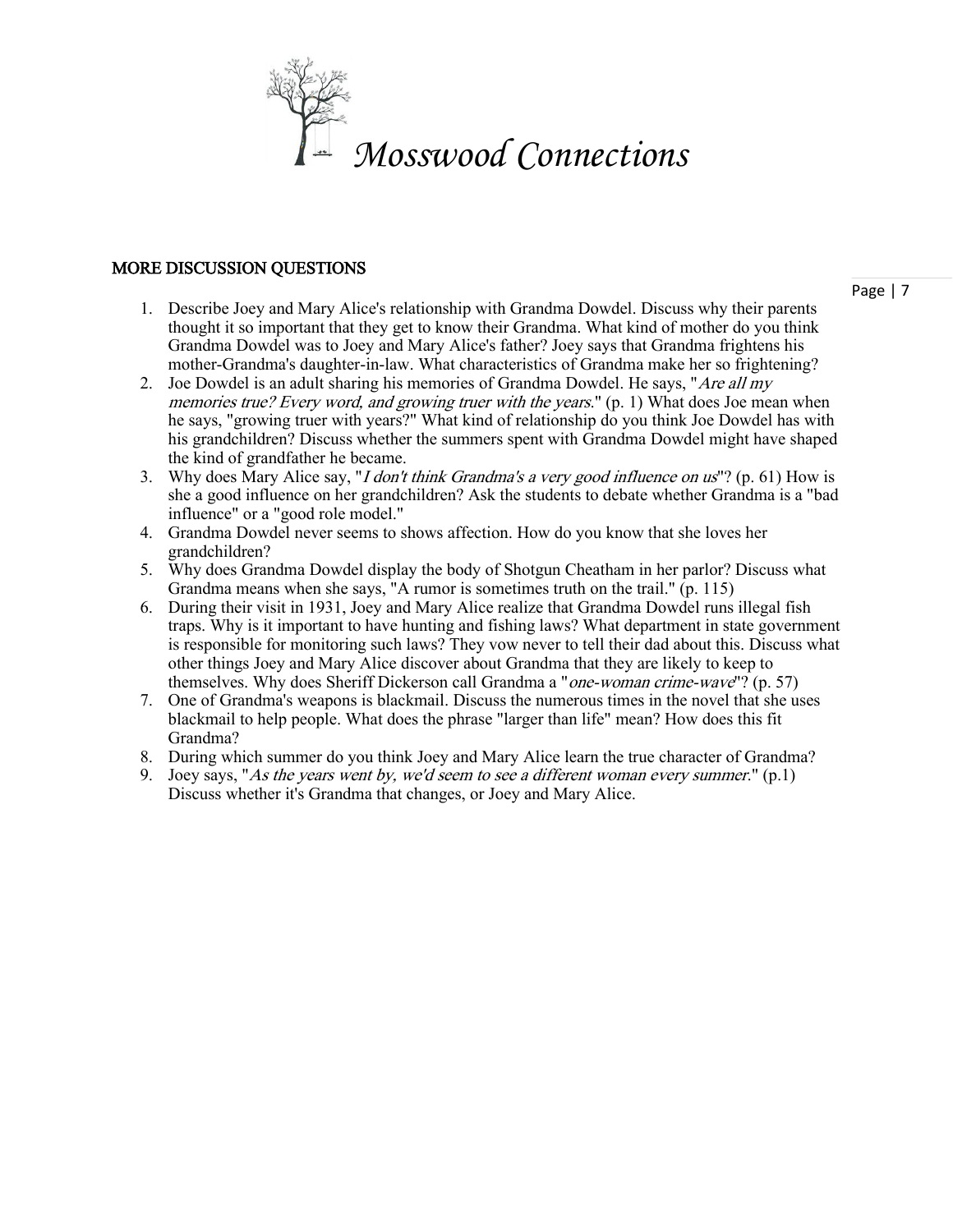

# Vocabulary

| A           | B                                                                                                                                        |
|-------------|------------------------------------------------------------------------------------------------------------------------------------------|
| gunnysack   | a sack made of a coarse heavy<br>fabric (as burlap)                                                                                      |
| douse       | to throw a liquid on; extinguish                                                                                                         |
| shimmied    | to shake, quiver, or tremble                                                                                                             |
| stifled     | to withhold from circulation or<br>expression; repress                                                                                   |
| contraption | device; gadget                                                                                                                           |
| ramshackle  | appearing ready to collapse;<br>rickety; carelessly or loosely<br>constructed                                                            |
| hightailed  | to move at full speed or rapidly in<br>making a retreat                                                                                  |
| plug nickel | worthless                                                                                                                                |
| flue        | an enclosed passageway for<br>directing a current; a channel in a<br>chimney for conveying flame and<br>smoke to the outer air           |
| bawled      | to cry loudly; wail                                                                                                                      |
| posse       | a large group often with a<br>common interest; a body of<br>persons summoned by a sheriff<br>to assist in preserving the public<br>peace |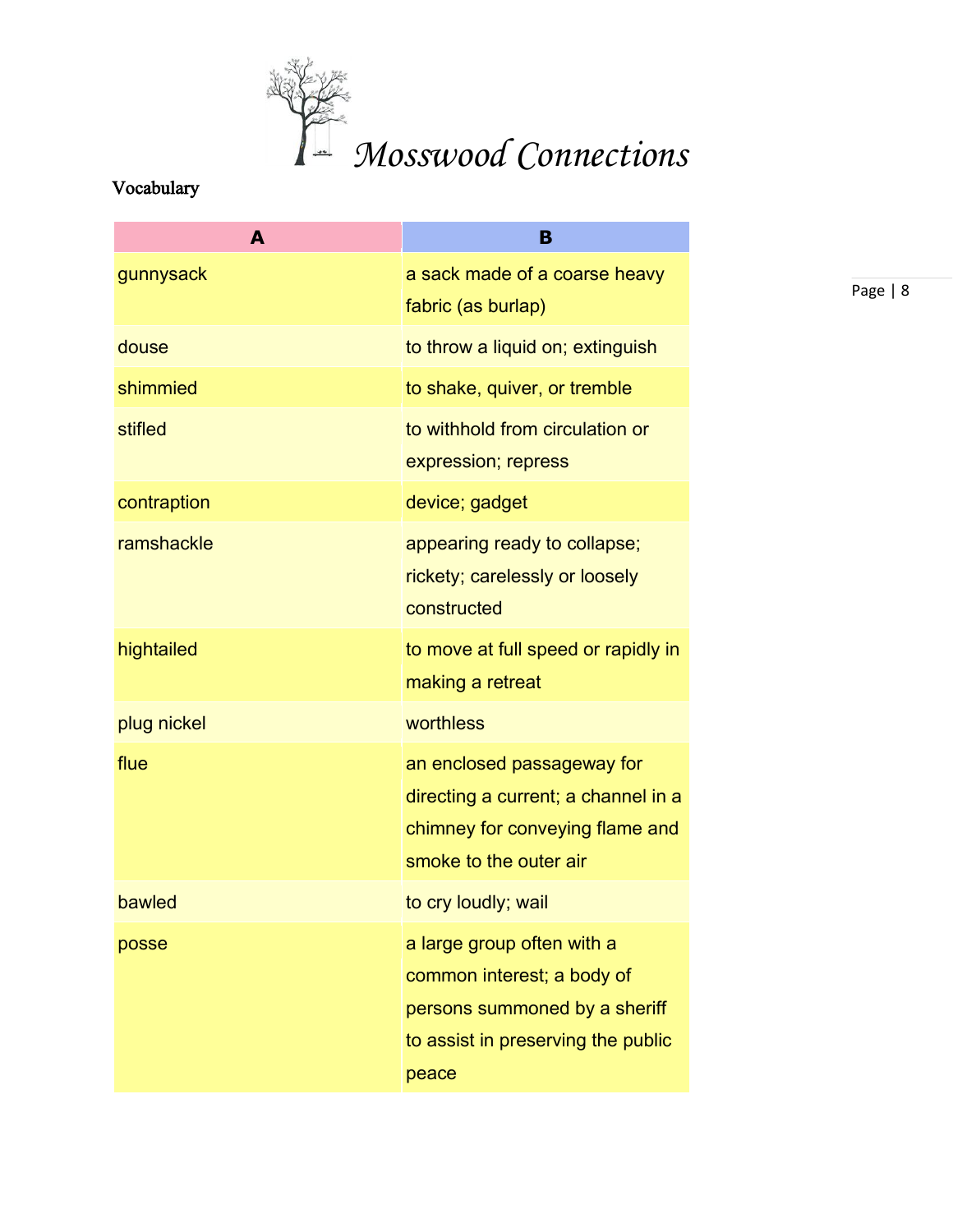

| keeled         | to fall in or as if in a faint                                                                                   |
|----------------|------------------------------------------------------------------------------------------------------------------|
| forecloses     | to deprive (a mortgagor) of the<br>right to redeem mortgaged<br>property, as when payments<br>have not been made |
| galleon        | a heavy square-rigged sailing<br>ship of the 15th to early 18th<br>centuries                                     |
| loafer         | one that loafs; an idler                                                                                         |
| revel          | to take intense pleasure or<br>satisfaction                                                                      |
| gratis         | without charge; free                                                                                             |
| aerial         | of, relating to, or occurring in the<br>air                                                                      |
| chaw           | a chew especially of tobacco                                                                                     |
| hoist          | to lift; raise                                                                                                   |
| Prohibition    | forbidding the manufacture and<br>sale of alcoholic beverages                                                    |
| apt            | exactly suitable; appropriate                                                                                    |
| reprobate      | a morally unprincipled person                                                                                    |
| philanthropist | lover of humankind, charitable                                                                                   |
| sawhorse       | a frame with legs, used to<br>support pieces of wood                                                             |
| codger         | a somewhat eccentric man, old<br>man                                                                             |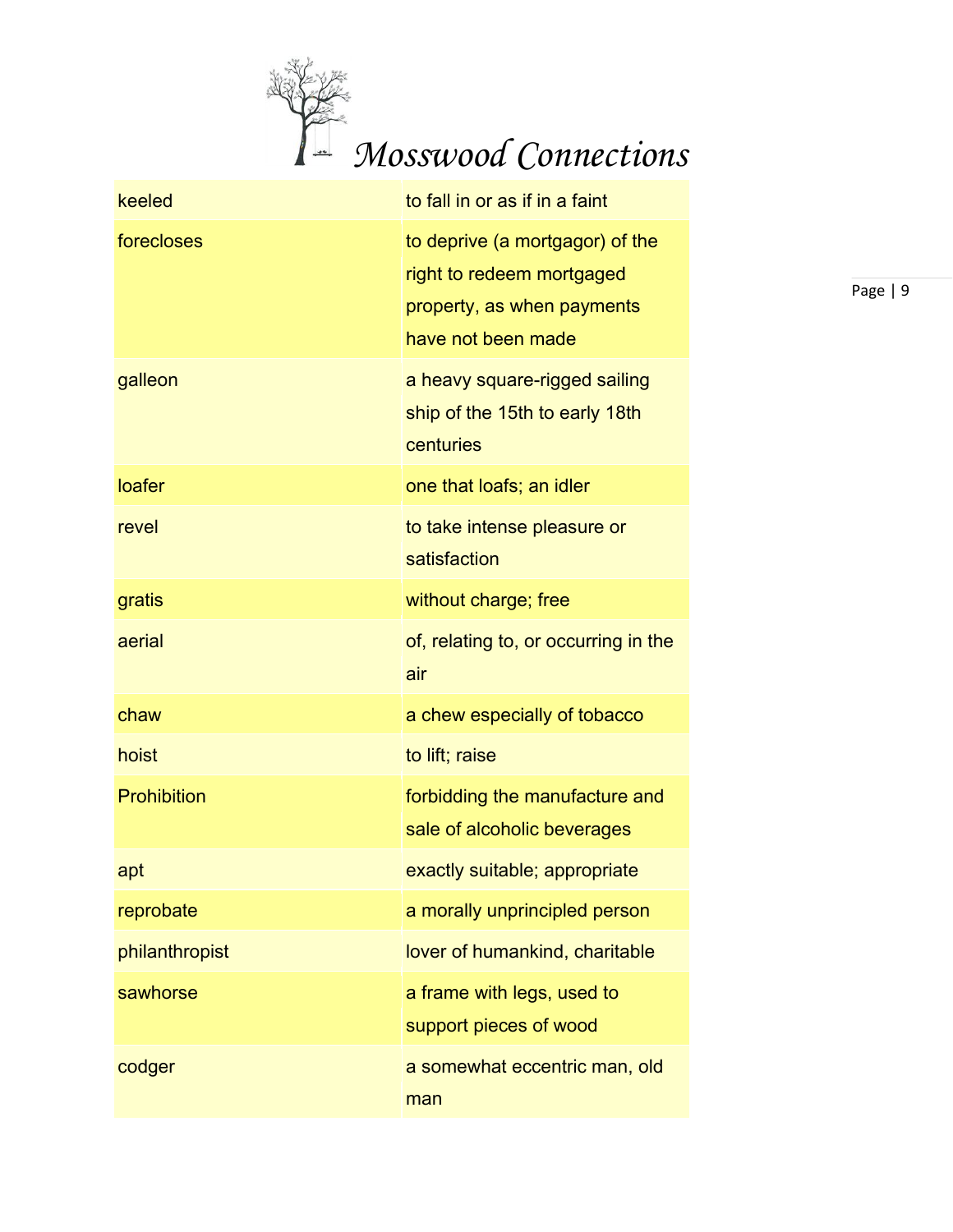

| loll         | to move, stand, or recline in a<br>relaxed manner          |
|--------------|------------------------------------------------------------|
| riveted      | to engross or hold (attention)                             |
| smithereens  | fragments or splintered pieces                             |
| waft         | to cause to go gently through the<br>air or water          |
| galoot       | a person, clumsy or uncouth                                |
| eaves        | the projecting overhand at the<br>lower edge of a roof     |
| <b>WOOZY</b> | dazed and confused                                         |
| settee       | a long wood bench or sofa                                  |
| maw          | slang for mother                                           |
| depot        | a railroad or bus station                                  |
| pilfer       | to steal                                                   |
| ransack      | to search or examine thoroughly                            |
| strop        | a strap, or rope, used for<br>sharpening a razor           |
| lamented     | to express grief for or about;<br>mourn                    |
| vat          | a large vessel, such as a tub, to<br>hold liquid           |
| poise        | a state of balance or equilibrium;<br>stability; composure |
| grubby       | dirty; grimy                                               |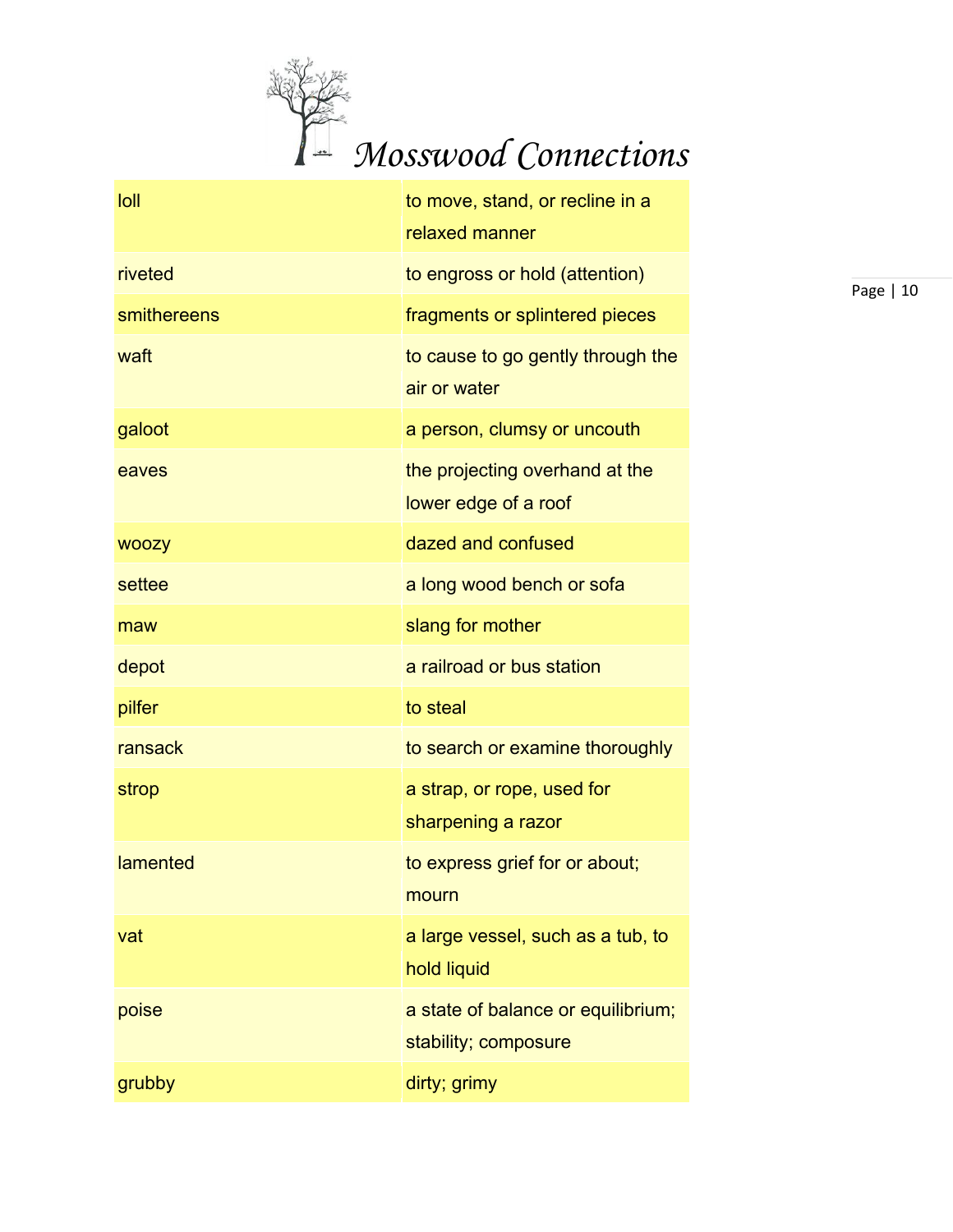

| scuttle      | a metal pail for carrying coal                                                                                                         |
|--------------|----------------------------------------------------------------------------------------------------------------------------------------|
| lye          | a strong alkaline liquid rich in<br>potassium carbonate leached<br>from wood ash; to make soap                                         |
| unfurl       | unroll, unfold, or spread out to be<br>unrolled                                                                                        |
| jimmy        | to move or force in an effort to<br>get something open                                                                                 |
| abdicated    | to relinquish (power of<br>responsibility) formally (in the<br>book, the character meant to use<br>the word that means<br>"kidnapped") |
| shriek       | a shrill, often frantic cry                                                                                                            |
| shrouded     | wrapped (a corpse) in burial<br>clothing; shut off from sight or<br>screened                                                           |
| valise       | a small piece of hand luggage                                                                                                          |
| anvil        | a heavy block of iron or steel with<br>a smooth, flat top                                                                              |
| gander       | a look or glance                                                                                                                       |
| frazzle      | condition of exhaustion                                                                                                                |
| belfry       | a bell tower                                                                                                                           |
| crackbrained | insanely irresponsible                                                                                                                 |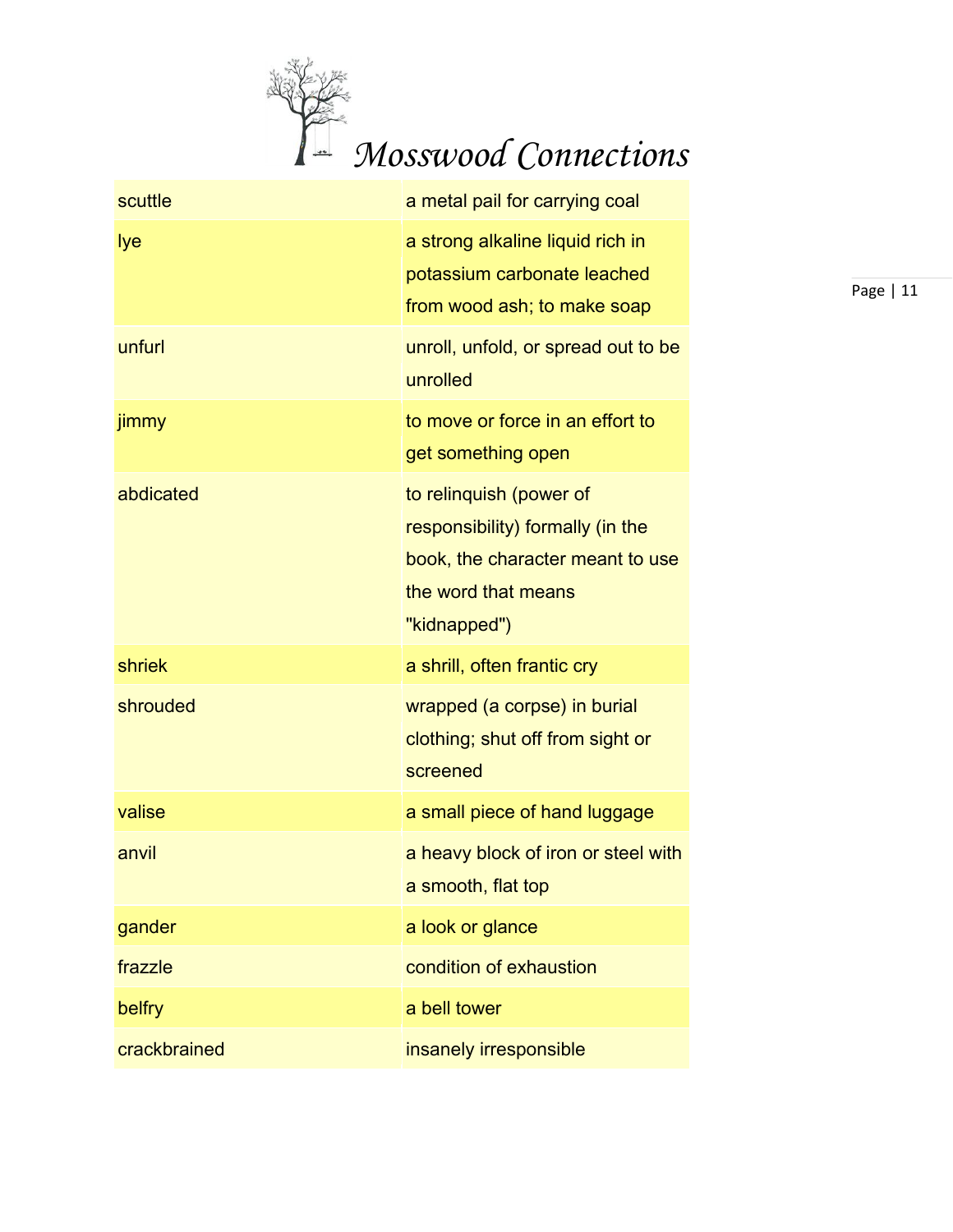

| estate       | one's possessions, property, and<br>debts left at death                                                                                                             |
|--------------|---------------------------------------------------------------------------------------------------------------------------------------------------------------------|
| cockeyed     | foolish, ridiculous, absurd                                                                                                                                         |
| bogus        | counterfeit or fake; not genuine                                                                                                                                    |
| cootie       | a parasitic louse that infests the<br>body of human beings (in the<br>book the character meant to use<br>the word that means "an<br>eccentric or crotchety person") |
| centennial   | a 100th anniversary or its<br>celebration                                                                                                                           |
| patooties    | a rear end                                                                                                                                                          |
| derby        | a man's tiff felt hat with a domed<br>shaped crown and narrow brim                                                                                                  |
| bustle       | a pad or framework expanding<br>and supporting the fullness and<br>drapery of the back of a woman's<br>dress or skirt                                               |
| scrapple     | a seasoned mixture of ground<br>meat and cornmeal set in a mold<br>and served sliced and fried                                                                      |
| gallivanting | to travel, roam, or move about for<br>pleasure                                                                                                                      |
| mixers       | a dance used as a get-together to<br>give members of a group an                                                                                                     |